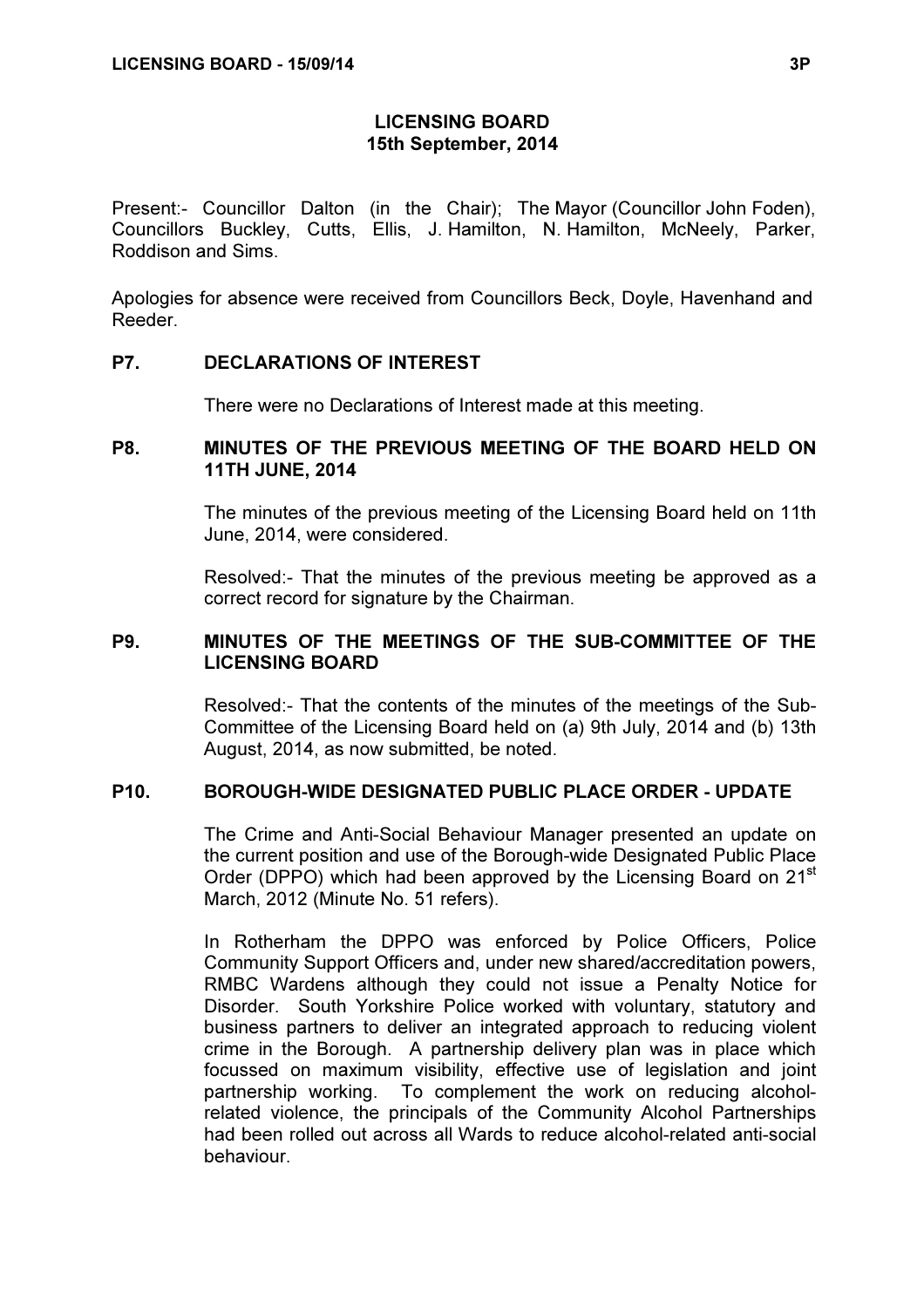Although the Police did not record the number of times the powers of the DPPO had been used, the partnership work was reliant upon DPPO's to assist officers to prevent drinking in streets/public places which was likely to cause violence or anti-social behaviour and the designated DPPO signs acted as a visible reminder to potential offenders.

Over the past 6 months the DPPO had been used to complement Dispersal Legislation with 122 individuals having been issued a Dispersal Notice. Dispersal Notices were then followed by a letter of advice stating that should they be involved in further alcohol-related anti-social behaviour, a breach of DPPO or disorderly behaviour over the next 2 months then they would be placed on an Acceptable Behaviour Contract (ABC). To date, 104 had been issued to offenders from the night time economy (1 had gone on to reoffend and had been placed under an ABC) and 18 to day time drinkers (2 had reoffended and been made the subject to Anti-Social Behaviour Orders). Those that breached a DPPO or were issued a Dispersal Notice were also provided information on alcohol units and the Milton House Project.

DPPOs would be replaced by Community Protection Orders (Public Spaces) on 20<sup>th</sup> October, 2014, under the new Anti-Social Behaviour, Crime and Policing Act 2014. The new Legislation recognised that many authorities would already have signage in place for the existing DPPO and the Home Office had stated that it could be retained for a maximum period of 3 years from the  $20<sup>th</sup>$  October.

The main purpose of the new Public Spaces Protection Orders was to deal with a particular nuisance or problem in a particular area that was detrimental to the local community's quality of life by imposing conditions on the use of that area. Examples of potential use was dog control, alleygating and stopping certain individuals going to a particular place.

The Council would issue them, following consultation with the Police, the Police and Crime Commissioner and other relevant bodies, if it was satisfied on reasonable grounds that 2 conditions were met; firstly that the activities carried on in a public place within the Authority's area had had a detrimental effect on the quality of life of those in the locality and secondly that it was likely that the activities would be carried on in a public place within that area and that they would have such an effect. The Order was valid for 3 years.

The restrictions could be set by the Council i.e. it could be a blanket requirement or targeted against certain behaviours by certain groups at certain times. It could be enforced by a Police Officer, Police Community Support Officer or a Council Officer. Breach of the Order was a criminal offence with a Fixed Penalty Notice of up to £100 or prosecution up to level 3.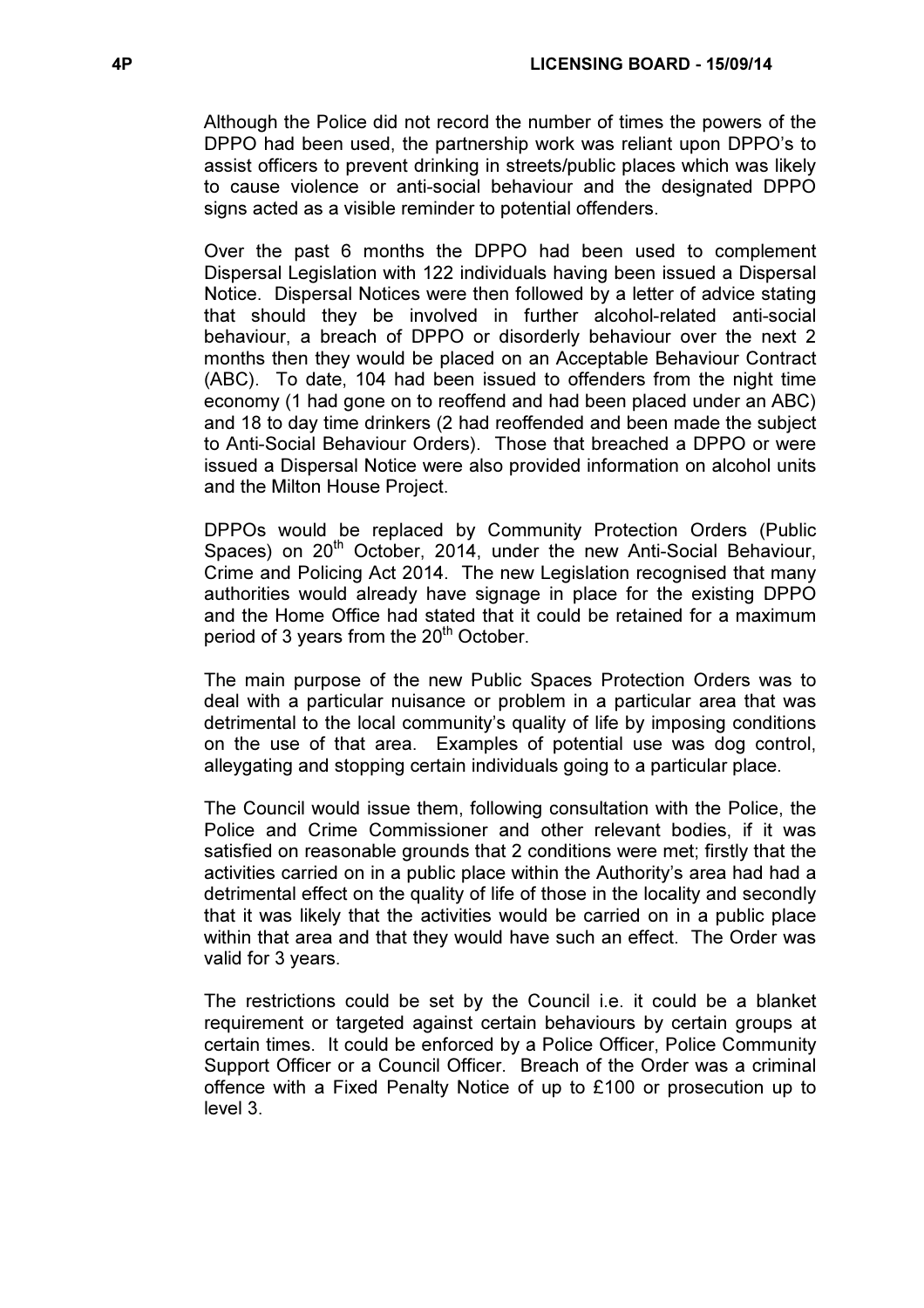Anyone who lived in an area, regularly worked in the area, visited the area could appeal against a Public Space Protection Order in a High Court within 6 weeks of issue or variation of the Order being applied for.

More than 1 restriction could be added to the same area i.e. a single Order could deal with a wide range of issues such anti-social behaviour, drinking of alcohol, dog control. There was also no reason why a Public Spaces Protection Order could not run alongside a DPPO.

Discussion ensued with the following points raised/clarified:-

- − Concern that the Police did not record how many times they had used the DPPO powers – if the power was exercised by the Council's Wardens it was recorded and passed onto the Police
- The system operated by EDS was still in use whereby businesses could ring to alert others of potential anti-social behaviour
- − In theory if a tenant was found to be in breach of a Public Spaces Protection Order it could be used as a means of terminating their tenancy if the definition of "locality" was satisfied. The definition of "locality" would refer to housing tenancy management
- The new Legislation was intended to complement existing work such as Community Alcohol Partnerships

Resolved:- (1) That the current position on the use and effectiveness of the Designated Public Place Order be noted.

(2) That the continued use the Designed Public Place Order in the Borough as an effective tool to tackle alcohol related anti-social behaviour be supported.

(3) That a further update be submitted in 6 months.

(4) That a letter be sent to the District Commander requesting the collection of data by the Police on the use of Designated Public Place Orders in Rotherham.

(5) That consideration be given to the most suitable means of informing Members and officers of the new Community Protection Orders (Public Space).

## P11. HOUSE TO HOUSE COLLECTIONS

 The Licensing Manager presented an update on the current guidance issued by NALEO (National Association of Licensing and Enforcement Officers), Institute of Fundraising and Cabinet Office (Office for Civil Society) in relation to the determination of applications for House to House Collections.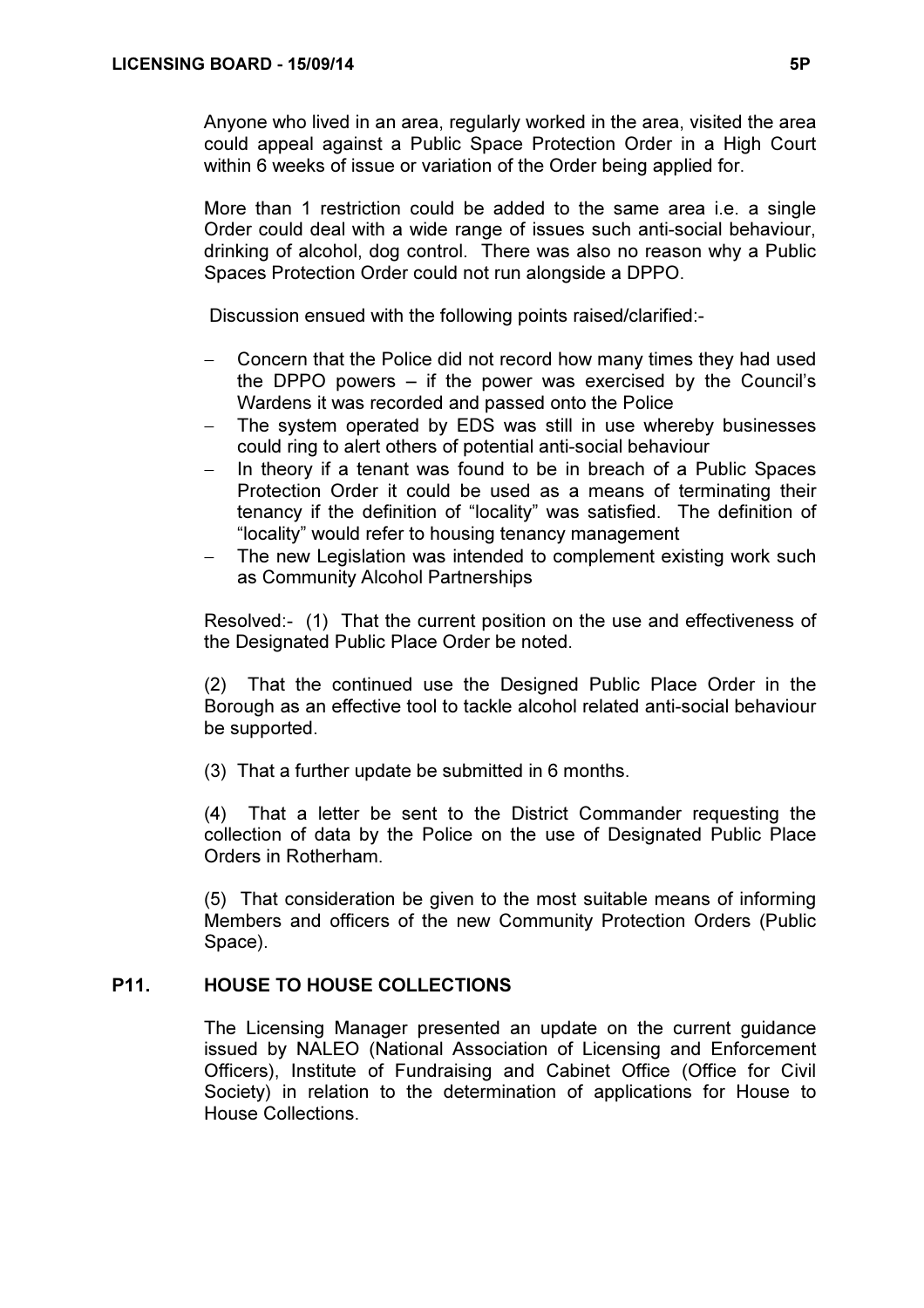The licensing of charitable door to door collections was principally governed by the House to House Collections Act 1939 together with the House to House Collections Regulations 1947. With the exception of a limited number of major national charities which held national exemptions issued by the Cabinet Office, the majority of charitable door to door collectors must obtain a licence from the relevant licensing authority.

The report set out in detail:-

- Instances where an authority may refuse to grant a licence or revoke a licence as well as the obligations on Charities with regards to charitable collections
- − What constituted as Charitable Purpose
- − What was not a Charitable Purpose
- Frelevance of Percentages when considering applications
- − How an Authority could be sure that the amount of proceeds going for Charitable Purposes was adequate
- A summary of important issues for consideration when determining applications

A model application form had been devised that was recommended for use by Licensing Authorities. If approved, the form would be adapted for use for applicants wishing to apply in Rotherham.

The Cabinet Office was currently dealing with 2 appeals against the Council to refuse licences.

Discussion ensued on the report with the following issues raised/clarified:-

- The recycling of old clothing, bric a brac etc. had created an industry. Private companies saw it as an opportunity for increased recycling with charities quite happy to be given a token payment instead of having to organise collection. The number of applications had increased in recent years
- There had been some successful prosecutions in Rotherham around unlicensed collections; recycling could cause confrontation on the streets from some companies
- There was a suggestion that there was a problem in Rotherham with some charities using contractors as volunteers as they had allegedly experienced intimidation from private collectors
- Acknowledgement that the Legislation in force dated back to 1939 and was out of date but, provided that there was a contract between the fund raisers and the Charity, it met the terms of the Legislation

Resolved:- (1) That the model application form, to be adapted for Rotherham, and guidance attached to the report submitted be noted.

(2) That a letter be sent to the Cabinet Office expressing the need to bring the Legislation in line with present day circumstances.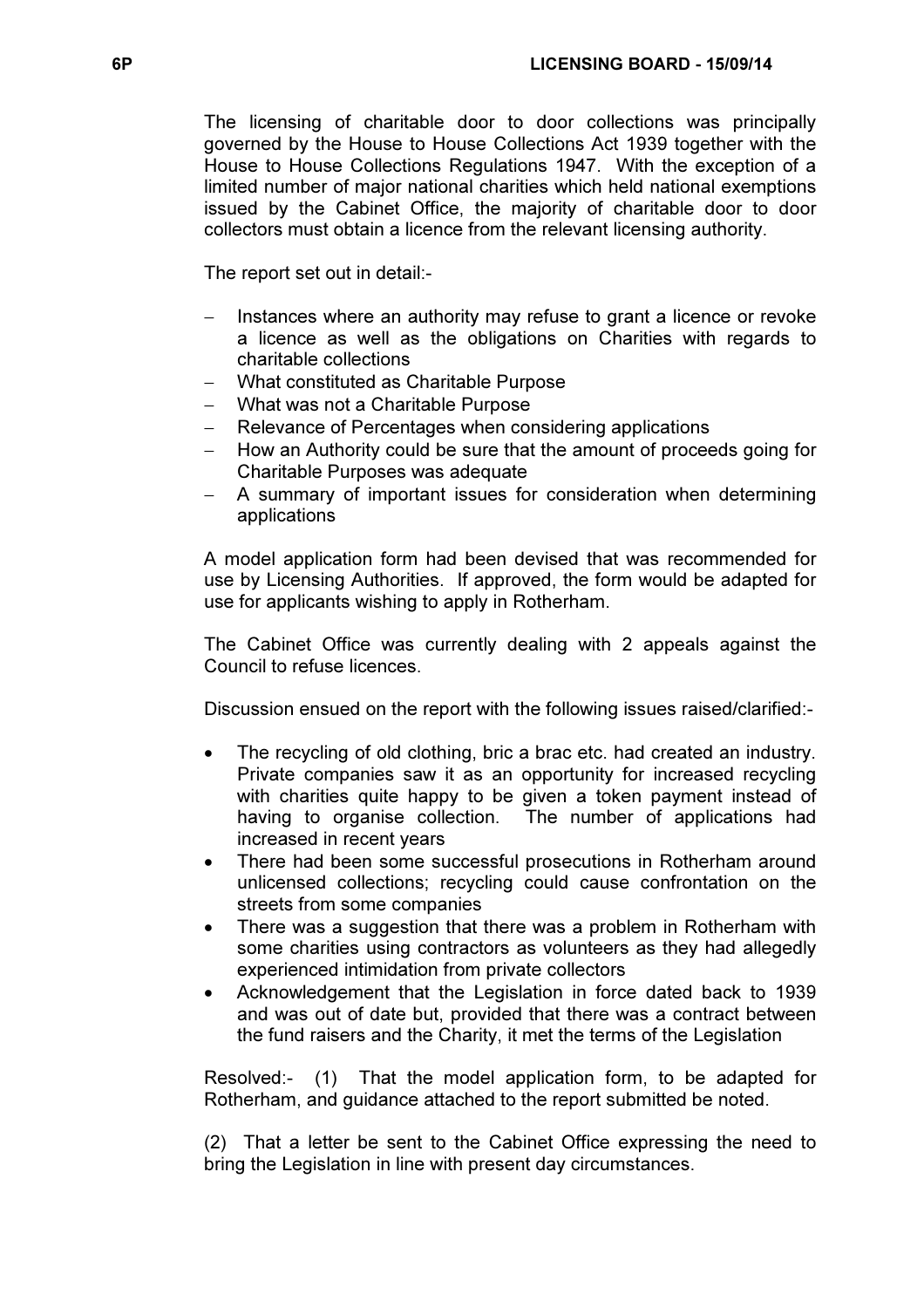### P12. HACKNEY CARRIAGE/PRIVATE HIRE LICENCES - POINTS BASED ENFORCEMENT SCHEME

 The Community Protection Manager presented a report on the proposed introduction of a points based enforcement scheme for vehicles, drivers and operators licensed by the Licensing Authority.

The Council, as Licensing Authority, had a duty to regulate certain types of passenger carrying vehicles with the main objective of protecting the travelling public and maintaining the quality and safety of the licensed trade. Serious breaches of legislation or licence conditions were presented to the Magistrates Court or to the Licensing Board Sub-Committee where suspension or revocation was considered. However, the position was limited with regard to minor breaches.

The proposed introduction of a points based approach would allow the minor breaches to be formally recognised and drivers/operators/owners issued with points by Council Officers. It would provide a fast and efficient way of dealing with the minor breaches of the licence regime and reflect their compliance record. It would be additional to all existing enforcement options available to the Council and would help provide an open and transparent method of how a licence holder would be assessed in terms of the 'fit and proper person' test contained within the law.

Full details of the proposed scheme were set out in the report.

Discussion ensued on the proposal with the following issues raised/clarified:-

- − 3 Points issued per incident and accrued up to the "trigger level" of 12 at which point the licence holder would be referred to the Licensing Board Sub-Committee
- The list of minor breaches was open ended due to the large number of potential offences under different legislation/policies
- − The points would be recorded on the license holder's personal record held on the Council's specialist licensing database
- Points would remain on a licence for 2 years from the date of issue unless they were considered during that period by the Licensing Board Sub-Committee who may replace them for a formal sanction or extend the period
- If a licence holder accumulated the "trigger level" more than once in any 3 year period, the Licensing Board Sub-Committee would consider whether the driver was a 'fit and proper' person
- − An appeal would be heard by the Licensing Board Sub-Committee
- All licensed individuals would be sent a letter with details of the proposed scheme
- The scheme would not circumvent any circumstances where a serious incident occurred and would be put before the Sub-Committee for consideration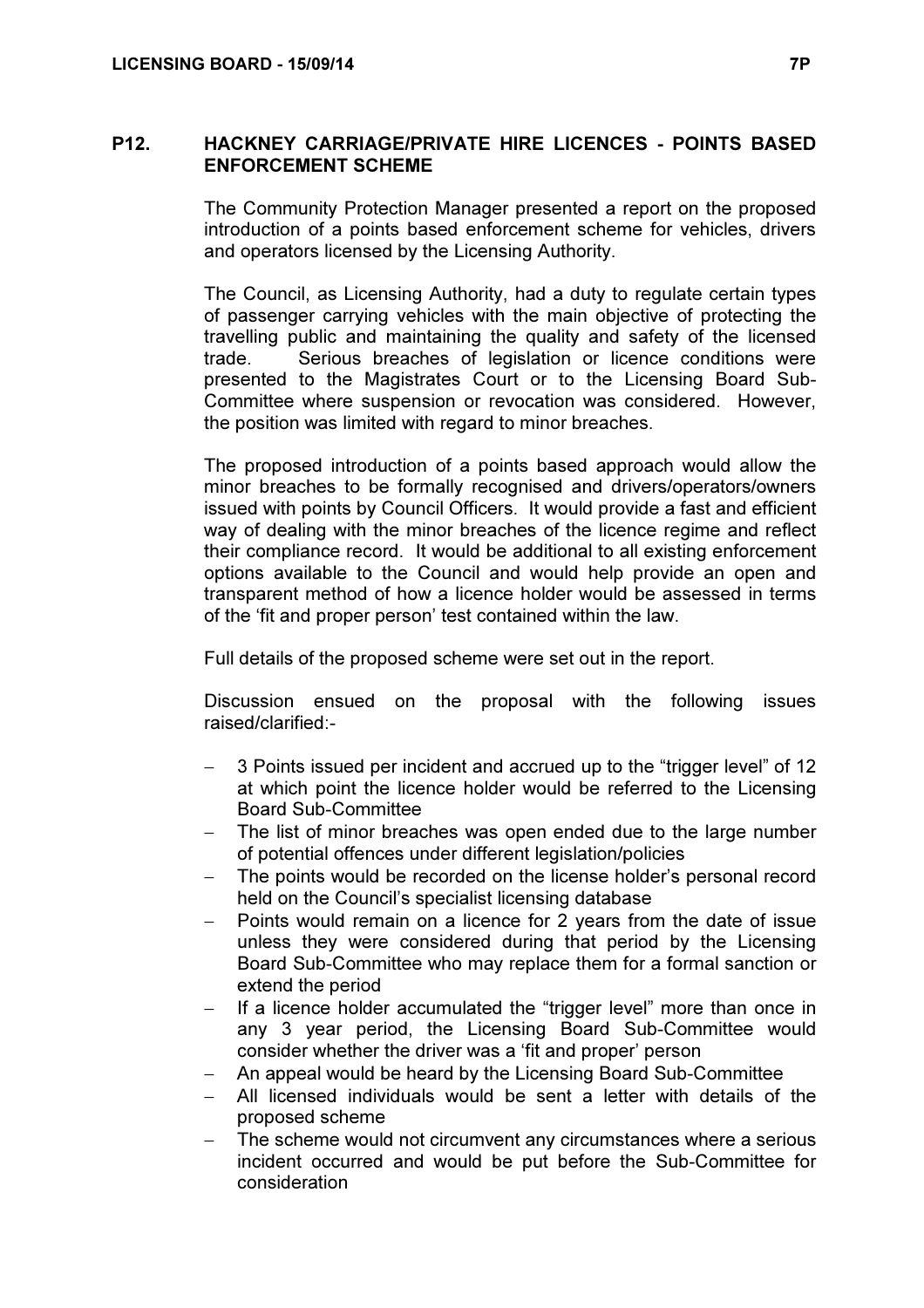- − A number of local authorities nationally had opted for such a scheme
- − The accumulation of points had no sanction other than appearing before the Sub-Committee, therefore, the drivers would be allowed to continue driving

Resolved:- (1) That consultation on the possible introduction of a points based enforcement scheme for the Hackney Carriage/Private Hire Trade commence.

(2) That a further report on the outcome of the consultation be submitted to the next Board meeting together with the complete Policy for ratification.

# P13. REVIEW OF THE COUNCIL'S LICENSING PROCESSES IN RELATION TO TAXIS AND HACKNEY CARRIAGES

 The Director of Housing and Neighbourhoods submitted a report outlining the current processes that were followed with regard to the issuing of licences to drivers, vehicles and private hire operators. It also set out proposals to improve driver and vehicle standards, strengthen existing policy and processes and provided an overview of the actions that the Licensing Team would be taking in light of the findings of the Independent Inquiry into Child Sexual Exploitation in Rotherham 1997-2013 (Professor Alexis Jay OBE).

The report set out in detail:-

- Overview of the licensing of hackney carriages, private hire vehicles, private hire operators and drivers
- − Police notifications
- − Responsible Authorities meeting
- − Actions to be taken by Licensing following publication of the Alex Jay report
- − Clarification of the current scheme of delegation/proposal for revised delegation in relation to hackney carriage and private hire licensing
- Proposals to strengthen the existing application process
- − Mandatory child safeguarding and other training
- − Vehicle standards
- − Knowledge test

Discussion ensued with the following issues raised/clarified:-

- There was new Legislation working its way through Parliament with regard to someone other than the licensed driver driving the vehicle
- A vehicle owner's character could not be taken into account when considering whether to licence the vehicle according to Legislation
- In many cases the licensed operator did not actually drive the vehicle(s). There was no clear legal definition of what constituted a Fit and Proper Person and this was open to a degree of local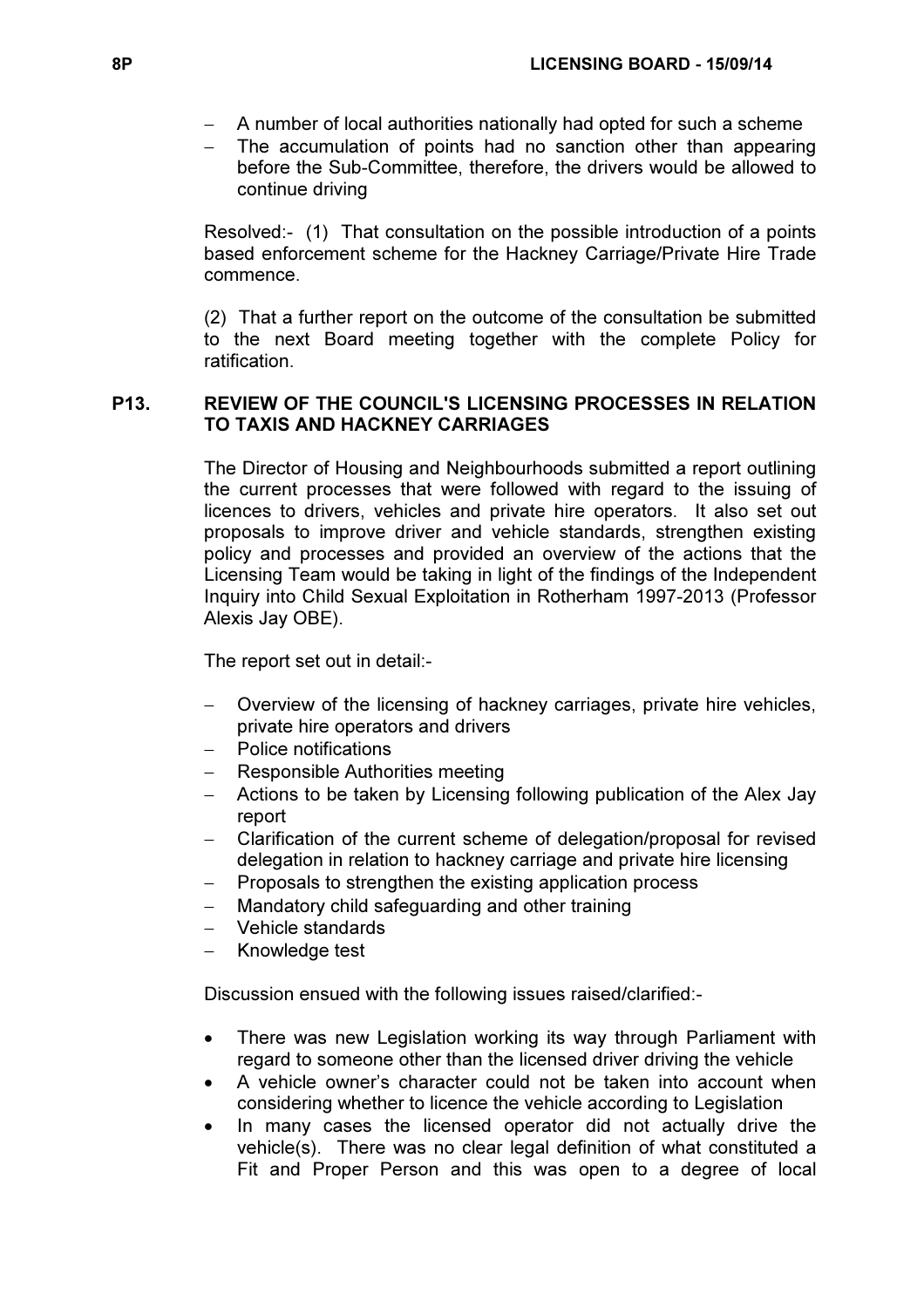interpretation. Drivers/potential drivers who came before the Board were dealt with on the information before them and the Board decided as to whether the person was fit and proper

- Included in the review was the appropriateness/availability of Enforcement Officers
- There was a condition attached to the licence requiring companies to keep records of where their taxis were at all times
- A limousine company that provided alcohol had to be dual licensed
- Operators that had large vehicles were licenced through VOSA (Vehicle and Operator Services Agency) but could use a smaller vehicle and be exempt from being licensed by the local authority. VOSA did not carry out individual driver checks. VOSA was being challenged on this issue
- The Police would not automatically be notified if a licensed driver's licence was revoked but there was an internal escalation policy which clearly set out which agencies should be notified. If there were concerns relating to the welfare of children or vulnerable adults, this would be referred to the appropriate agency such as Children's Services, Adult Safeguarding and the Police
- A number of local authorities had a policy whereby a vehicle could be no more than 5 years old. Rotherham did not have such a policy but a check was made on a vehicle when an application was made. The new Policy would accord with national standards
- The Authority had actively encouraged taxi drivers to install CCTV cameras in their vehicles for some time and could be included as part of the consultation
- The review was welcomed to bring the Authority in line with others

Resolved:- (1) That the current processes in relation to driver licence applications, suspensions and revocations be noted and it is confirmed that the Licensing Board was satisfied that the current arrangements met the Council's obligations in relation o taxi/private hire licensing.

(2) That the actions proposed by the Licensing Team in light of the findings of the Independent Inquiry into Child Sexual Exploitation in Rotherham be approved and supported.

(3) That the clarification of the delegation to officers by the Licensing Board, as detailed in Appendix 2, be approved.

(4) That the development of proposals to strengthen the application process (in consultation with the taxi/private hire trade and other relevant stakeholders) with a view to submitting a report to the December meeting of the Licensing Board, or sooner, seeking the introduction of the reviewed application process.